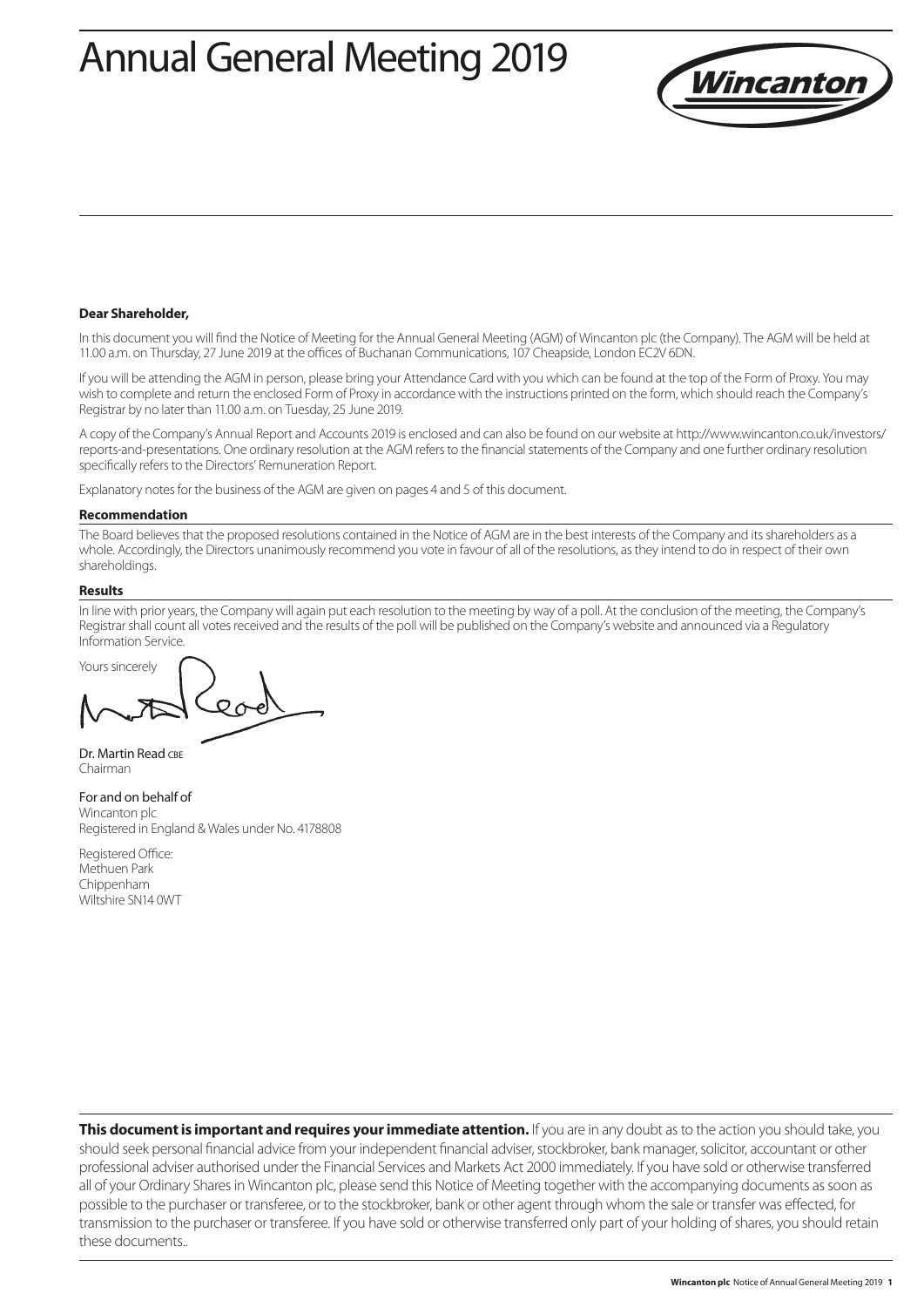# Notice of Annual General Meeting 2019

NOTICE IS HEREBY GIVEN that the Annual General Meeting of Wincanton plc (the Company) will be held at the offices of **Buchanan Communications, 107 Cheapside, London EC2V 6DN at 11.00 a.m.** on Thursday, 27 June 2019 in order to consider the following business:

## **ORDINARY BUSINESS**

To consider and, if thought fit, pass as ordinary resolutions:

#### **Report and Accounts**

#### **Resolution 1**

To receive and, if thought fit, adopt the financial statements and the Reports of the Directors and the Auditor's Report for the year ended 31 March 2019.

#### **Annual Report on Remuneration**

#### **Resolution 2**

To approve the Annual Report on Remuneration contained within the Directors' Remuneration Report in the Company's Annual Report and Accounts for the financial year ended 31 March 2019.

#### **Final Dividend**

#### **Resolution 3**

To approve the final dividend of 7.29p per Ordinary Share for the year ended 31 March 2019.

#### **Election and Re-election of Directors**

#### **Resolution 4**

To re-elect Stewart Oades as a Director of the Company.

### **Resolution 5**

To re-elect Adrian Colman as a Director of the Company.

#### **Resolution 6**

To re-elect Tim Lawlor as a Director of the Company.

## **Resolution 7**

To re-elect Paul Dean as a Director of the Company.

#### **Resolution 8**

To re-elect David Radcliffe as a Director of the Company.

#### **Resolution 9**

To re-elect Gill Barr as a Director of the Company.

## **Resolution 10**

To elect Dr. Martin Read CBE as a Director of the Company.

## **Resolution 11**

To elect Debbie Lentz as a Director of the Company.

## **Auditor Reappointment and Remuneration**

## **Resolution 12**

To re-appoint KPMG LLP as the Auditor.

## **Resolution 13**

To authorise the Directors to determine the remuneration of the Auditor.

## **SPECIAL BUSINESS**

## **Donations to political organisations and political expenditure**

## **Resolution 14**

To consider and, if thought fit, pass as an ordinary resolution that:

- **a** the Company and those companies which are UK subsidiaries of the Company be authorised for the purposes of Part 14 of the Companies Act 2006 at any time during the period from the date of the passing of this resolution to the conclusion of the AGM to be held in 2020, or on 30 September 2020, whichever is the earlier:
	- to make donations to political parties and/or independent election candidates; and
	- ii to make donations to political organisations other than political parties; and
	- iii to incur political expenditure;

provided that any such donations and expenditure made by the Company, or by any such subsidiary, shall not exceed in aggregate £25,000;

- **b** all existing authorisations and approvals relating to political donations or expenditure are hereby revoked without prejudice to any donation made or expenditure incurred prior to the date hereof pursuant to such authorisation or approval; and
- **c** words and expressions defined for the purpose of Part 14 of the Companies Act 2006 shall have the same meaning in this resolution.

#### **Authority to allot shares**

#### **Resolution 15**

To consider and, if thought fit, pass as an ordinary resolution that the Directors be and are hereby generally and unconditionally authorised pursuant to and in accordance with Section 551 of the Companies Act 2006 to exercise all the powers of the Company to allot shares in the Company and to grant rights to subscribe for, or to convert any security into, shares in the Company:

- **a** up to an aggregate nominal amount equal to £4,151,455; and
- **b** comprising equity securities (as defined in Section 560 (1) of Companies Act 2006) up to a further nominal amount of £4,151,455 in connection with an offer by way of a rights issue:
	- to ordinary shareholders in proportion (as nearly as may be practicable) to their existing holdings; and
	- ii to holders of other equity securities as required by the rights of those securities or as the Directors otherwise consider necessary;

and so that the Directors may impose any limits or restrictions and make any arrangements which they consider necessary or appropriate to deal with treasury shares, fractional entitlements, record dates, legal, regulatory or practical problems in, or under the laws of, any territory or any other matter, such authorities to apply until the earlier of the conclusion of the 2020 AGM and close of business on 30 September 2020, in each case, so that the Company may: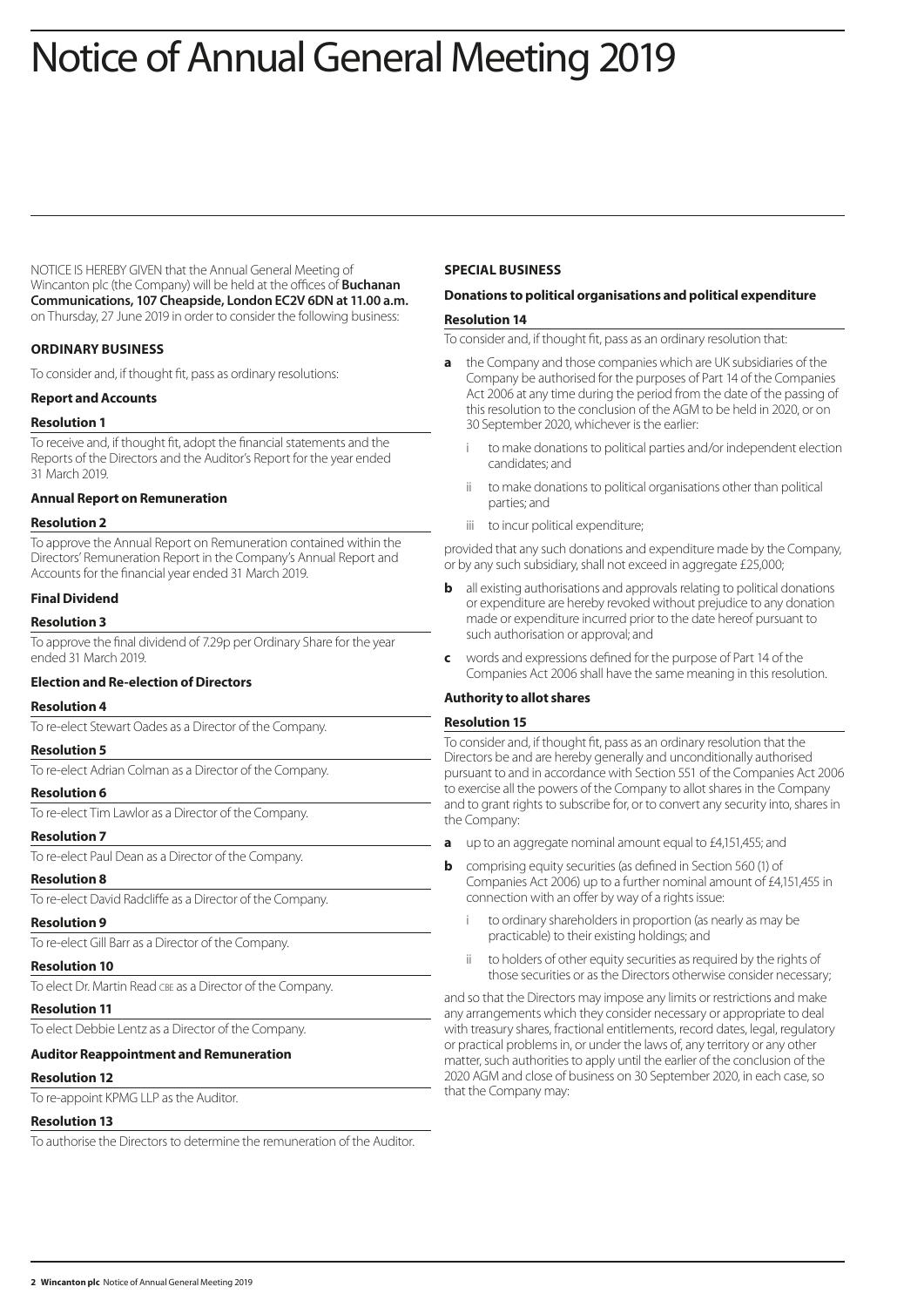- (1) pursuant to the authority granted under paragraph a, make offers and enter into agreements during this period which would or might, require shares to be allotted or rights to subscribe for, or convert securities into shares to be granted after the authority ends and the Directors may allot shares or grant rights to subscribe for, or convert securities into, shares under any such offer or agreement as if the authority had not ended; and
- (2) pursuant to the authority granted under paragraph (b) of this Resolution, make offers and enter into agreements during this period which would, or might, require equity securities to be allotted after the authority ends and the Directors may allot equity securities under any such offer or agreement as if the authority had not ended.

#### **Authority to disapply pre-emption rights**

#### **Resolution 16**

To consider and, if thought fit, pass as a special resolution that, subject to the passing of Resolution 15 set out above, the Directors be and are hereby empowered pursuant to section 570 and 573 of the Companies Act 2006 to allot equity securities (as defined in Section 560(1) of the Companies Act 2006) wholly for cash pursuant to the authority conferred by Resolution 15 and/or to sell Ordinary Shares held by the Company as treasury shares for cash as if Section 561(1) of the Companies Act 2006 did not apply to any such allotment or sale, such power to be limited:

- **a** to the allotment of equity securities and sale of treasury shares for cash in connection with an offer of, or invitation to apply for, equity securities (but in the case of the authority granted under paragraph b of Resolution 15 (set out above), by way of rights issue only) to or in favour of (i) ordinary shareholders in proportion (as nearly as may be practicable) to their existing holdings and (ii) holders of other equity securities, as required by the rights of those securities or as the Directors or otherwise consider necessary, and so that the Directors may impose any limits or restrictions and make any arrangements which they consider necessary or appropriate to deal with treasury shares, fractional entitlements, record dates, legal, regulatory or practical problems in, or under the laws of, any territory or any other matter; and
- **b** to the allotment (otherwise than under paragraph (a) of this Resolution) of equity securities or sale of treasury shares up to a nominal amount of £622,718 such power to apply until the earlier of the conclusion of the 2020 AGM and close of business on 30 September 2020 save that during this period the Company may make offers, and enter into agreements, which would, or might, require equity securities to be allotted (and treasury shares to be sold) after the power ends and the Directors may allot equity securities under any such offer or agreement as if the power had not ended.

### **Authority to purchase own shares**

#### **Resolution 17**

To consider and, if thought fit, pass as a special resolution that the Company be generally and unconditionally authorised for the purposes of Section 701 of the Companies Act 2006 to make market purchases (within the meaning of Section 693(4) of the Companies Act 2006) of Ordinary Shares of 10p each in the Company provided that:

- **a** the maximum number of Ordinary Shares authorised to be purchased is 12,454,367 (representing approximately 10% of the issued share capital of the Company);
- **b** the minimum price (exclusive of expenses) which may be paid for each Ordinary Share is 10p;
- **c** the maximum price, exclusive of expenses, which may be paid for each such Ordinary Share is the higher of:
	- an amount equal to 105% of the average of the middle market quotations for an Ordinary Share in the Company as derived from the London Stock Exchange Daily Official List for the five business days immediately preceding the day on which the share is contracted to be purchased; and
	- an amount equal to the higher of the price of the last independent trade of an Ordinary Share and the highest current independent bid for an Ordinary Share as derived from the London Stock Exchange Trading System in each case at the time the purchase is agreed; and
- **d** this authority shall expire at the earlier of the conclusion of the 2020 AGM and close of business on 30 September 2020 (except in relation to a purchase of such shares, the contract for which was concluded before such time and which will or may be executed wholly or partly after such time and the Company may purchase Ordinary Shares pursuant to any such contract as if the power had not ended).

#### **Notice of meetings other than annual general meetings**

#### **Resolution 18**

To consider and, if thought fit, pass as a special resolution that a general meeting of the Company other than an annual general meeting may be called on not less than 14 clear days' notice.

By Order of the Board

Raj Sharma Company Secretary

15 May 2019 Wincanton plc

Registered in England & Wales under No. 4178808

Registered Office: Methuen Park Chippenham Wiltshire SN14 0WT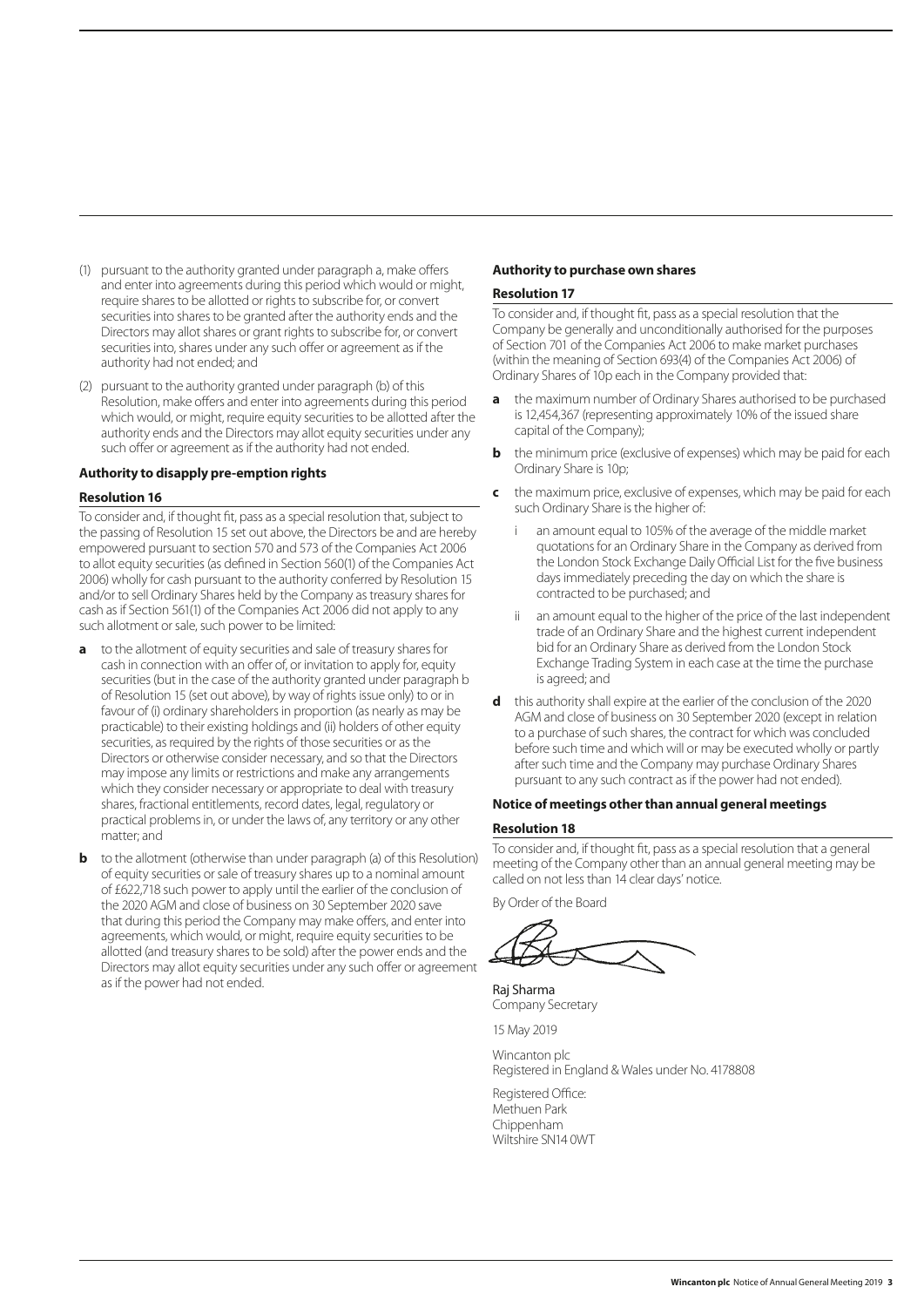## Explanatory notes to the resolutions to be proposed at the Annual General Meeting

Resolutions 1 to 15 will be proposed as ordinary resolutions, which require a simple majority of votes cast in favour to be passed. Resolutions 16 to 18 will be proposed as special resolutions, which require a 75% majority of the votes cast in favour to be passed.

## **Resolution 1: Report and Accounts**

The Directors are required to present their reports, the financial statements and the Auditor's Report at the AGM and shareholders may raise any questions on the Report and Accounts under this resolution.

## **Resolution 2: Annual Report on Remuneration**

The Company is required by law to prepare a Directors' Remuneration Report for each relevant financial year and to seek shareholder approval for that report at the general meeting before which its annual accounts are laid.

The Annual Report on Remuneration, prepared in accordance with the Companies Act 2006 requirement, is set out in full on pages 44 to 59 within the Directors' Remuneration Report in the Annual Report 2019. The Annual Report 2019 can be viewed at www.wincanton.co.uk/investors on the Company's website.

The result of Resolution 2 is advisory only and the Directors' entitlement to remuneration is not conditional upon this resolution being passed.

## **Resolution 3: Final Dividend**

Resolution 3 deals with the declaration of a final dividend. Final dividends must be approved by shareholders but cannot be more than the amount recommended by Directors. If shareholders approve Resolution 3 at the AGM, the final dividend of 7.29p per Ordinary Share will be paid in cash (sterling) on 2 August 2019 to shareholders on the Company's register of members at the close of business on the dividend record date, 5 July 2019.

#### **Resolutions 4 to 11 inclusive: Election and Re-election of Directors**

In accordance with the Company's Articles of Association ("Articles"), all Directors are subject to election by shareholders at the first AGM after their appointment, and to re-election thereafter at intervals of no more than three years. The Board made the decision to fully comply with the UK Corporate Governance Code and therefore put all Directors up for election/ re-election annually. The Company is not required to comply with this provision in the UK Corporate Governance Code, however the Board believe it is best practice to do so.

The Board, its Committees and the individual Directors participate in an annual performance evaluation. In December 2018, an internal review of the Board's performance was conducted. The performance evaluation process set out on pages 38 and 39 of the Corporate Governance Report, confirmed the independence and objective judgement of all the Non-executive Directors. The process further confirmed that the performance of all Directors standing for election and re-election continued to be effective and that they demonstrate commitment to their respective roles.

During the year, the Board is pleased to have appointed both Dr. Martin Read CBE and Debbie Lentz. They are both now put forward for election by the shareholders in accordance with the Articles.

The Company also announced the retirement of both David Radcliffe and Adrian Colman on the 3 May and 9 May respectively. Adrian's re-election will be up until he steps down later this year, and Resolution 8 proposes David's re-election up until the date of his retirement on 31 December 2019.

Accordingly, the Board recommends to shareholders the proposed reappointments and appointments set out in Resolutions 4 to 11.

Full biographical details of each Director are set out on pages 34 and 35 of the Annual Report 2019. The Executive Directors' service contracts and Non-executive Directors' letters of appointment are available for inspection as specified in Note 13 on page 7 of this document.

## **Resolution 12: Reappointment of the Auditor**

The Company is required to appoint the Auditor at each general meeting at which accounts are laid before the Company, to hold office until the conclusion of the next such meeting. This resolution, on the Audit Committee's recommendation to the Board, proposes the re-appointment of KPMG LLP as the Auditor of the Company until the conclusion of the next annual general meeting.

### **Resolution 13: Authority for the Directors to agree the Auditor's remuneration**

This resolution authorises the Directors, in accordance with standard practice, to agree the remuneration of the Auditor.

### **Resolution 14: Donations to political organisations and political expenditure**

It is not the Group's intention to make donations to political parties. However, it is possible that certain routine activities undertaken by the Company and its subsidiaries might unintentionally fall within the broad scope of the provisions of the Companies Act 2006 which determine political donations and expenditure. Any expenditure that is regulated under the Companies Act 2006 must first be approved by shareholders and will be disclosed in next year's Annual Report.

This Resolution, if passed, will renew the Directors' authority until the end of the AGM to be held in 2020 (when the Directors intend to renew this authority) to make donations and incur expenditure, which might otherwise be caught by the terms of Companies Act 2006, up to an aggregate amount of £25,000, for the Company and for subsidiary companies.

## **Resolution 15: Authority to allot shares**

The first part of Resolution 15 gives the Directors authority to allot shares up to an aggregate nominal amount equal to £4,151,455 (representing 41,514,556 Ordinary Shares of 10p each excluding treasury shares) which, as at 15 May 2019, being the latest practicable date prior to the publication of this Notice, represented approximately one-third of the Company's issued share capital.

In line with the guidance issued by the Investment Association the second part of this Resolution gives the Directors authority to allot Ordinary Shares or grant rights to subscribe for, or convert any securities into, Ordinary Shares in connection with a rights issue in favour of ordinary shareholdings up to an aggregate nominal amount equal to £8,302,911 (representing 83,029,113 Ordinary Shares excluding treasury shares), as reduced by the nominal amount of shares issued under paragraph 'a' of this Resolution. This amount (before any reduction) represented two-thirds of the issued share capital of the Company as at 15 May 2019, the latest practicable date prior to the publication of this Notice.

The authorities sought under paragraphs 'a' and 'b' of this Resolution will expire at the earlier of the conclusion of the 2020 AGM and close of business on 30 September 2020 (the last date by which the Company must hold an AGM in 2020).

Should any decision be made by the Board to allot shares under the authorities sought under this Resolution, it would be the intention of the Directors to follow the guidance issued by the Investment Association in relation to the exercise of such authorities.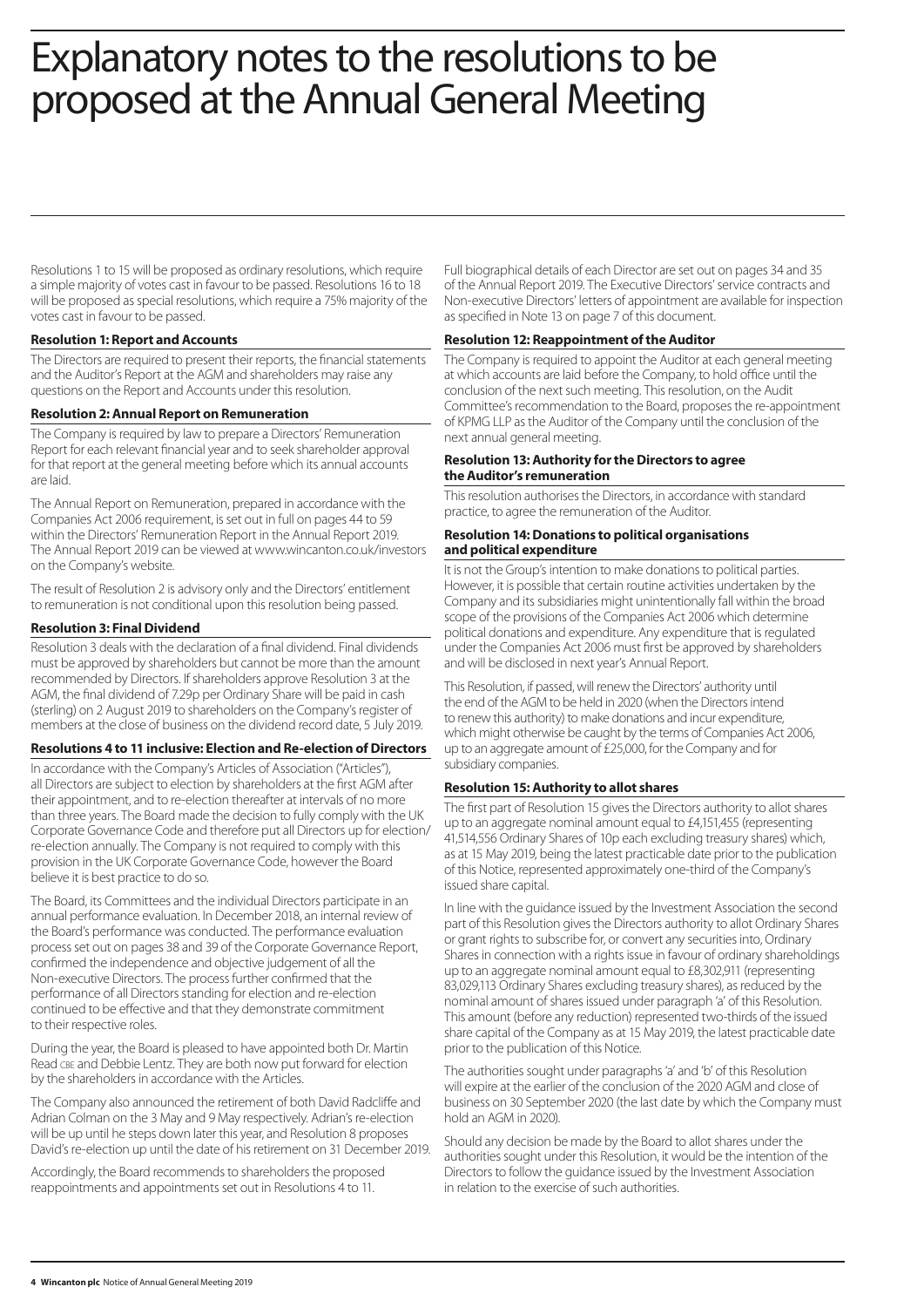There are no present plans for issuing shares other than in connection with the satisfaction of existing rights under employee share schemes.

The Directors may, however, consider issuing shares if they believe it would be appropriate to do so in respect of business opportunities that may arise consistent with the Company's strategic objectives.

As at the date of this Notice, the Company did not hold any treasury shares.

## **Resolutions 16: Disapplication of pre-emption rights**

Resolution 16 is proposed to be taken as a special resolution to dis-apply pre-emption rights. Section 561 of the Companies Act 2006 gives all shareholders the right to participate on a pro rata basis in all issues of equity securities for cash, unless they agree that this right should be set aside. The effect of this Resolution is to empower the Directors, until the conclusion of the AGM to be held in 2020 or 30 September 2020, whichever is the earlier, to allot equity securities for cash, without first offering them on a pro rata basis to existing shareholders, but only up to a maximum nominal amount of £622,718, representing 6,227,180 Ordinary Shares of 10p each which is approximately 5% of the Company's issued ordinary share capital on 15 May 2019.

In compliance with the guidelines issued by the Pre-emption Group the Directors confirm their intention that no more than 7.5% of the Company's issued share capital will be allotted, cumulatively, on a non-pre-emptive basis during any rolling three-year period without prior consultation with the shareholders. The Directors have no present intention of exercising this authority during the year ending 31 March 2020.

Subject to shareholder approval, the authority under this Resolution will expire at the earlier of the conclusion of the 2020 AGM and close of business on 30 September 2020.

#### **Resolution 17: Purchase of own shares**

In certain circumstances it may be advantageous for the Company to purchase its own Ordinary Shares and Resolution 17 will, if approved, renew the Company's authority from shareholders to make such purchases until the earlier of the conclusion of the 2020 AGM and close of business on 30 September 2020.

Purchases will only be made if the Directors believe that to do so would result in an increase in the Group's earnings per share and would be in the best interests of shareholders generally; or where required in order to satisfy existing rights under employee share schemes.

This Resolution, which will be proposed as a special resolution, specifies the maximum number of shares which may be acquired (10% of the Company's issued share capital as at 15 May 2019) and minimum and maximum prices at which they may be bought.

There are options outstanding under employee share schemes at the date of this Notice over approximately 2.2m Ordinary Shares, representing 1.8% of the issued share capital; if the authority given by Resolution 17 were to be fully used and those shares were cancelled, these options would represent 2% of the issued share capital on that date.

Any shares purchased by the Company will be: gifted to the Wincanton plc Employee Benefit Trust for the purpose of satisfying employee share scheme exercises; or cancelled and the number of shares in issue reduced accordingly; or held in treasury. Shares held in treasury may subsequently be sold for cash (within the limit of the shareholder pre-emption disapplication contained in Resolution 16), cancelled, or used for the purposes of employee share schemes.

The Directors believe that it is desirable for the Company to have this flexibility.

No dividends will be paid on shares held in treasury and no voting rights will be exercisable in respect of treasury shares. Treasury shares transferred for the purposes of the Company's employee share schemes will count towards the limits in those schemes on the number of new shares which may be issued.

During the year ended 31 March 2019, 600,000 Ordinary Shares were purchased by the Company and gifted into the Wincanton plc Employee Benefit Trust to satisfy employee share scheme exercises.

The Company does not currently hold any treasury shares.

#### **Resolution 18: Notice of meetings other than annual general meetings**

Resolution 18 will be proposed as a special resolution and would allow the Company to hold general meetings (other than annual general meetings) on 14 days' notice.

Annual general meetings must always be called with at least 21 days' notice, but other general meetings of the Company may be called on less notice if shareholders agree to a shorter period. At the AGM in 2018, a resolution was passed which allowed the Company to hold general meetings (other than annual general meetings) on 14 days' notice.

The Board is proposing a similar resolution to renew the authority granted last year. The approval will be effective until the Company's 2020 AGM when it is intended that the approval will be renewed.

This shorter period would not be used as a matter of routine. The Board would consider on a case by case basis whether the flexibility offered by the shorter notice period would be in the best interests of shareholders generally, taking into account the circumstances and business of the meeting.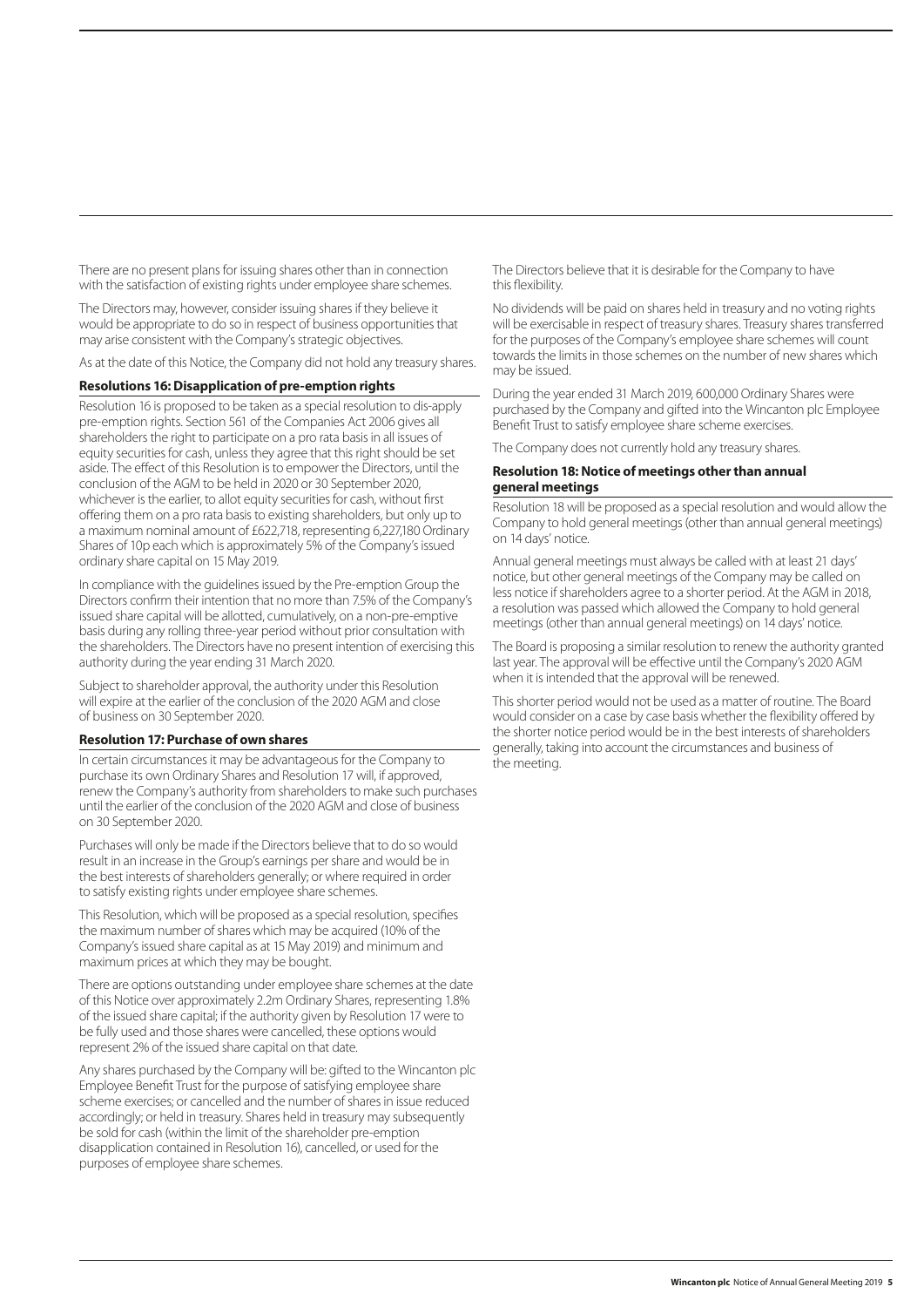## Important notes

The following notes explain your general rights as a shareholder and your right to attend and vote at the meeting or to appoint someone else to vote on your behalf.

#### **1 Issued share capital and total voting rights**

As at 15 May 2019 (being the last practicable day prior to the printing of this Notice) the issued share capital of the Company consisted of 124,543,670 Ordinary Shares, carrying one vote each. Accordingly, the total voting rights in the Company as at 15 May 2019 are 124,543,670.

#### **2 Entitlement to attend and vote**

Pursuant to Regulation 41 of the Uncertificated Securities Regulations 2001, and Section 360B(2) of the Companies Act 2006, the Company specifies that only shareholders registered in the Register of Members of the Company as at 6.00 p.m. (BST) on Tuesday, 25 June 2019 or, in the event that the AGM is adjourned, registered in the Register of Members of the Company 48 hours before the time of the adjourned meeting(s), shall be entitled to attend and vote at the AGM in respect of the number of Ordinary Shares registered in their name at that time. Save in relation to any adjourned meeting(s), changes to entries on the Register of Members of the Company after 6.00 p.m. (BST) on Tuesday, 25 June 2019 shall be disregarded in determining the rights of any person to attend and vote at the AGM.

### **3 Voting at the AGM**

Voting on each of the resolutions to be put to the AGM will be taken on a poll, rather than a show of hands, to reflect the number of shares held by a shareholder, whether or not the shareholder is able to attend the meeting. Shareholders and proxies in attendance at the meeting will be asked to complete a poll card to indicate how they wish to cast their votes.

These cards will be collected at the end of the AGM. As soon as practicable following the AGM, the results of the voting will be announced via a Regulatory Information Service and also placed on the Company's website.

#### **4 Proxies**

A shareholder entitled to attend, speak and vote at the AGM may appoint one or more proxies to attend, speak and vote at the AGM on their behalf provided that each proxy is appointed to exercise the rights attached to different shares. A proxy need not be a shareholder of the Company. In the case of joint shareholders, the vote of the first named in the Register of Members of the Company who tenders a vote, whether in person or by proxy, shall be accepted to the exclusion of the votes of other joint holders.

Appointing a proxy will not prevent a shareholder from attending in person and voting at the meeting (although voting in person at the meeting will terminate the proxy appointment).

#### **5 Appointment of proxy using the hard-copy Form of Proxy**

A Form of Proxy which may be used to make such appointment and give proxy instructions accompanies this Notice.

To be valid, the appointment of a proxy, and the original or duly certified copy of the power of attorney or other authority (if any) under which it is signed or authenticated, should reach the Registrar, Computershare Investor Services plc, The Pavilions, Bridgwater Road, Bristol BS99 6ZY, no later than 11.00 a.m. on Tuesday 25 June 2019 (or, if the meeting is adjourned, 48 hours before the time fixed for holding the adjourned meeting).

If you appoint more than one proxy, additional Forms of Proxy can be obtained by contacting Computershare Investor Services plc on 0370 707 1788 or www.investorcentre.co.uk/contactus.

#### **6 Electronic appointment of proxy**

You can appoint a proxy electronically by accessing www.investorcentre. co.uk/eproxy. You will be asked to enter your Control Number, Shareholder Reference Number as printed on the Form of Proxy and agree to certain terms and conditions. For an electronic proxy appointment to be valid, it must be received by the Registrar no later than 11.00 a.m. on Tuesday, 25 June 2019.

Should you complete your Form of Proxy electronically and then post a hard copy, the Form that arrives last will be counted to the exclusion of instructions received earlier, whether electronic or postal. Please refer to the terms and conditions of the service on the website.

#### **7 Appointment of proxies through CREST**

CREST members who wish to appoint a proxy or proxies through the CREST electronic proxy appointment service may do so by following the procedures described in the CREST Manual (available at www.euroclear.com/crest).

CREST Personal Members or other CREST sponsored members (and those CREST members who have appointed a voting service provider(s)) should refer to their CREST sponsor or voting service provider(s), who will be able to take the appropriate action on their behalf.

In order for a proxy appointment or instruction made using the CREST service to be valid, the appropriate CREST message (a CREST Proxy Instruction) must be properly authenticated in accordance with Euroclear UK & Ireland's specifications, and must contain the information required for such instruction, as described in the CREST Manual (available when signed in to CREST at www.euroclear.com/crest). The message (regardless of whether it constitutes the appointment of a proxy or is an amendment to the instruction given to a previously appointed proxy) must, in order to be valid, be transmitted so as to be received by the Registrar (ID 3RA50) by 11.00 a.m. on Tuesday 25 June 2019. For this purpose, the time of receipt will be taken to be the time (as determined by the time stamp applied to the message by the CREST Application Host) from which the issuer's agent is able to retrieve the message by enquiry to CREST in the manner prescribed by CREST. After this time any change of instructions to proxies appointed through CREST should be communicated to the appointee through other means.

CREST members (and, where applicable, their CREST sponsors or voting service providers) should note that Euroclear UK & Ireland Limited does not make available special procedures in CREST for any particular message. Normal system timings and limitations will, therefore, apply in relation to the input of CREST Proxy Instructions. It is the responsibility of the CREST member concerned to take (or, if the CREST member is a CREST personal member, or sponsored member, or has appointed a voting service provider, to procure that their CREST sponsor or voting service provider(s) take(s)) such action as shall be necessary to ensure that a message is transmitted by means of the CREST system by any particular time. In this connection, CREST members (and, where applicable, their CREST sponsors or voting service providers) are referred, in particular, to those sections of the CREST Manual concerning practical limitations of the CREST system and timings.

The Company may treat as invalid a CREST Proxy Instruction in the circumstances set out in Regulation 35(5)(a) of the Uncertificated Securities Regulations 2001.

#### **8 Corporate representatives**

Any corporation which is a shareholder can appoint one or more corporate representatives who may exercise on its behalf all of its powers as a shareholder provided that they do not do so in relation to the same shares.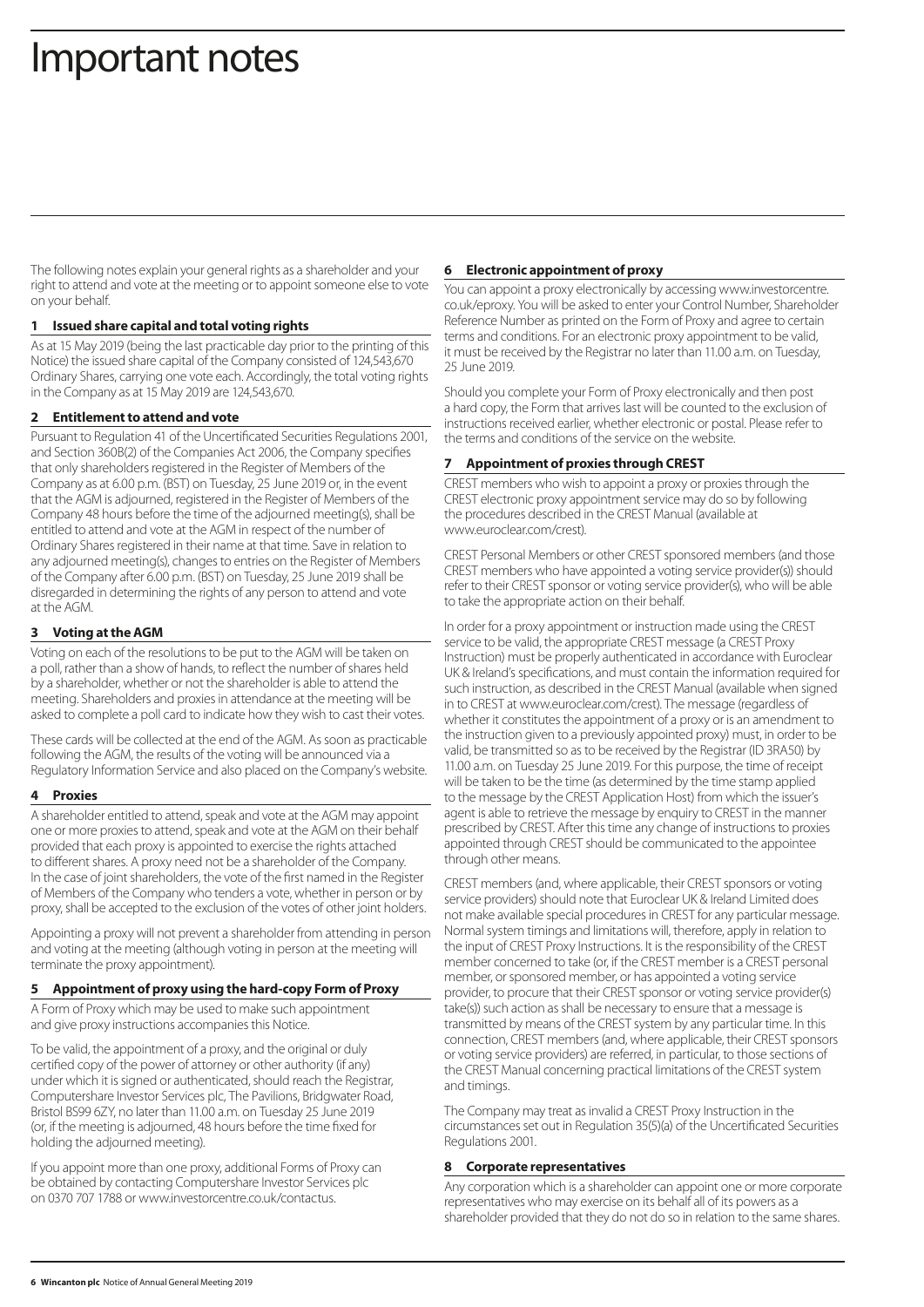### **9 Nominated persons**

Any person to whom this notice is sent who is a person nominated under Section 146 of the Companies Act 2006 to enjoy information rights (a Nominated Person) may, under an agreement with the shareholder by whom they were nominated, have a right to be appointed (or to have someone else appointed) as a proxy for the AGM. If a Nominated Person has no such proxy appointment right or does not wish to exercise it, they may under such an agreement, have a right to give instructions to the shareholders as to the exercise of voting rights. The statement of the rights of shareholders in relation to appointment of proxies in paragraph 4 of these notes does not apply to Nominated Persons. The rights described in this paragraph can only be exercised by shareholders of the Company.

#### **10 Right to ask questions**

Any shareholder or appointed proxy/proxies attending the AGM has the right to ask questions. The Company must cause to be answered any such question relating to the business being dealt with at the AGM but no such answer need be given if (a) to do so would interfere unduly with the preparation for the AGM or involve the disclosure of confidential information, (b) the answer has already been given on a website in the form of an answer to a question, or (c) it is undesirable in the interests of the Company or the good order of the AGM that the question be answered.

## **11 Publication of audit concerns on the Company's website**

Under Section 527 of the Companies Act 2006 shareholders meeting the threshold requirements set out in that Section have the right to require the Company to publish on a website a statement setting out any matter relating to:

- the audit of the Company's accounts (including the Auditor's report and the conduct of the audit) that are to be laid before the AGM; or
- ii any circumstances connected with an auditor of the Company ceasing to hold office since the previous meeting at which the annual accounts and reports were laid in accordance with Section 437 of the Companies Act 2006.

Where the Company is required to place a statement on a website under Section 527 of the Companies Act 2006, it must forward the statement to the Company's Auditor not later than the time when it makes the statement available on the website.

The business which may be dealt with at the AGM includes any statement that the Company has been required under Section 527 of the Companies Act 2006 to publish on a website.

#### **12 Information available on the Company's website**

Copies of this Notice, the Annual Report 2019, and other information required by Section 311A of the Companies Act 2006 can be found at www.wincanton.co.uk/investors.

#### **13 Documents available for inspection**

Copies of the Executive Directors' service contracts and Non-executive Directors' letters of appointment will be available for inspection at the registered office of the Company during normal business hours (Saturdays, Sundays and public holidays excepted) and will also be available for inspection at the place of the AGM on Thursday, 27 June 2019 from 10.45 a.m. until 15 minutes after the end of the AGM.

#### **14 Communication**

Shareholders may not use any electronic address provided in either this Notice of AGM or any related documents (including the Form of Proxy) to communicate with the Company for any purposes other than those expressly stated.

## **AGM INFORMATION**

## **15 Time of the Meeting**

The doors will be open at 10.30 a.m. and the AGM will start promptly at 11.00 a.m.

## **16 Attending the AGM**

If you are coming to the AGM, please bring your Attendance Card with you which can be found at the top of the Form of Proxy. It authenticates your right to attend, speak and vote at the AGM and will speed your admission.

You may also find it useful to also bring this Notice of AGM and the Annual Report 2019 so that you can refer back to them during the meeting.

All joint shareholders may attend and speak at the AGM. However, only the first shareholder listed on the Register of Members is entitled to vote. At the discretion of the Company, and subject to sufficient seating capacity, a shareholder may enter with one guest, provided that the shareholder and their guest register to enter the AGM at the same time.

#### **17 Venue arrangements**

For security reasons, all hand baggage may be subject to examination. Please note that laptop computers, electronic tablets, recording equipment, cameras and similar such equipment may not be brought into or used during the AGM.

Smoking is not permitted inside the offices of Buchanan Communications.

Please ensure that mobile telephones, cameras and other devices are switched off throughout the AGM. No photography is permitted in the meeting.

Anyone accompanying a shareholder in need of assistance will be admitted to the AGM. If any shareholder with a disability has any question regarding attendance at the AGM, please contact the Company Secretary at Wincanton plc, Methuen Park, Chippenham, Wiltshire SN14 0WT by 20 June 2019.

## **18 Security**

Security staff will be on duty to assist shareholders.

The Company will not permit behaviour that may interfere with another person's security, safety or the good order of the AGM.

#### **19 Enquiries**

Computershare Investor Services PLC maintains the Company's share register.

If you have any enquiries about the AGM or about your shareholding you should contact Computershare Investor Services at The Pavilions, Bridgwater Road, Bristol BS99 6ZY or by telephone on 0370 707 1788.

#### **20 Data protection statement**

Your personal data includes all data provided by you, or on your behalf, which relates to you as a shareholder, including your name and contact details, the votes you cast and your Reference Number (attributed to you by the Company). The Company determines the purposes for which, and the manner in which, your personal data is to be processed. The Company and any third party to whom it discloses the data may process your personal data for the purposes of compiling and updating the Company's records, fulfilling its legal obligations and processing the shareholder rights you exercise